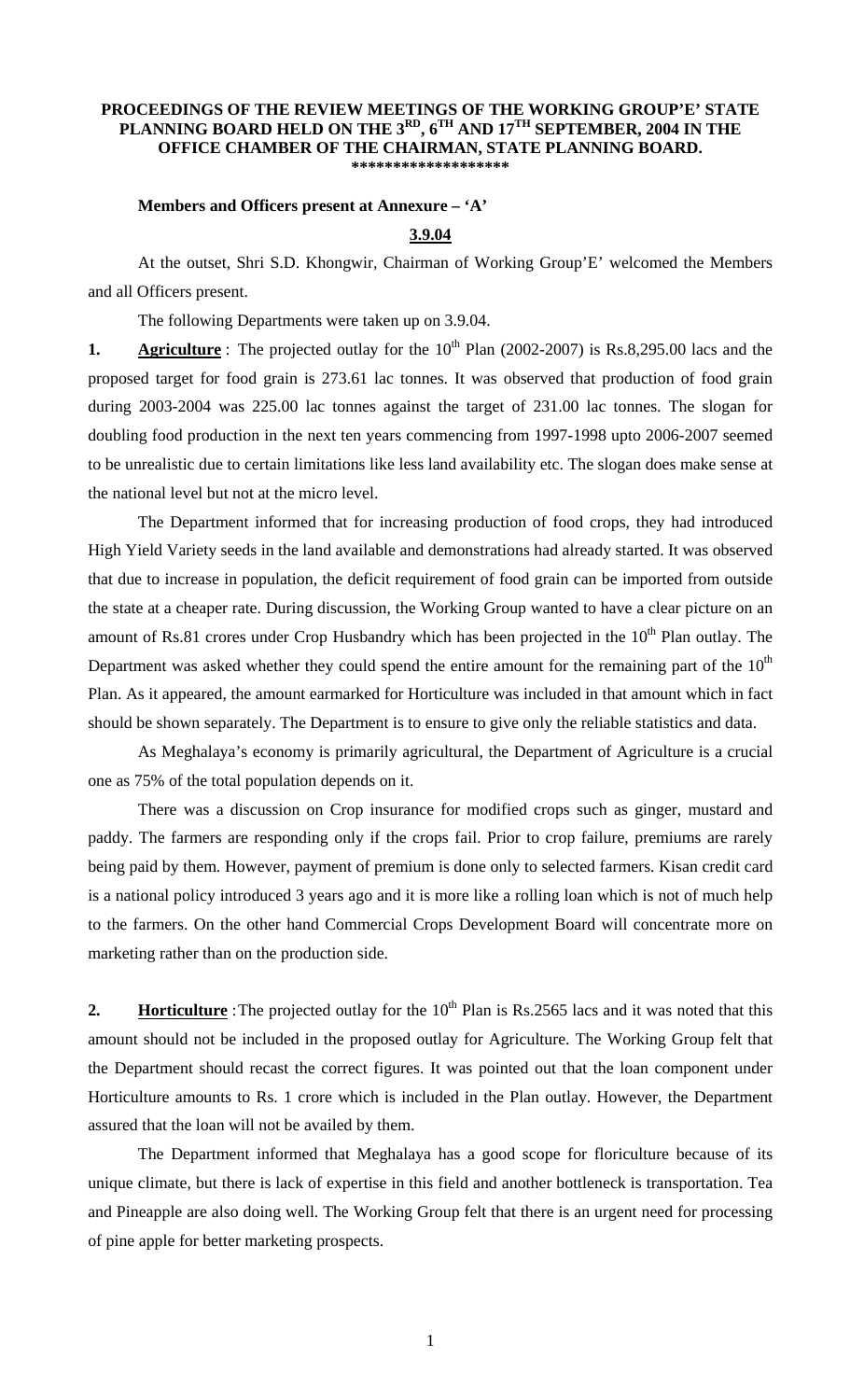The Department suggested setting up of Meghalaya State Horticultural Board with Government funds to help inclusively for marketing and processing of waste products. The Working Group supported the idea and would discuss the proposal with the Chairman and Co-Chairmen of State Planning Board. The Department is planning to come up with a scheme under NLCPR for cultivation of passion fruit, one of the thrust areas of the Department. Several areas have been identified in Ri-Bhoi District, Jaintia Hills District and East Khasi Hills District. About 5000 seedlings have been dispatched from ICAR and the scheme was started this year. An incentive is needed for private entrepreneurs to take up such schemes.

**3. Minor Irrigation** : The Department informed that due to less plan allocation, most of the Irrigation works could not be taken up. During 2003-2004, the original outlay of Rs.800 lacs was revised to Rs.550 lacs only. Provision under CAD Programmes is also very poor as it is both under Central Share and State Share. An amount of Rs.41 crores has been allocated for the 10<sup>th</sup> Plan, out of which Rs.1 crore is the NABARD loan.

 During discussion, it was learnt that due to the state's meagre financial resources, the Department is availing the NABARD loan for renovation and reconstruction of Minor Irrigation Projects. The Working Group however questioned the mode of repayment and the justification for taking a loan for renovation works. It requires a lot of investment in irrigation works. It is learnt that investigation and development of ground water is taken up by PHE and Mining and Geology. The question was raised whether the Department was capable of exploring this possibility. In Garo Hills, surface water is not available and the exercise is expensive. The Working Group wanted to know whether the Department could utilize the service of the Central Ground Water Board. In Assam, a shallow tube well is usually found using diesel pumps to supply water in a command area.

 It was learnt that a MOU was submitted to the Government regarding formation of an Association of the farmers of different Minor Irrigation Projects so that after completion, the projects are to be handed over to them for maintenance except major maintenance to be done by Government.

 The Commissioner & Secretary, Minor Irrigation was of the view that some conceptual changes need to be done under Minor Irrigation. The Department was more in favour of Micro Irrigation rather than Minor Irrigation because less beneficiaries are involved and much more controllable during floods. It was informed that during floods, the Department assess the damage and relief is provided. It was also mentioned that flow irrigation projects in our state are more advantageous because one or two persons will be owning and take care of the project.

 The Working group pointed out that more money appeared to have been spent in Garo Hills compared to Khasi and Jaintia Hills and wanted to know about the production district-wise. It was informed by the Department that Garo Hills produce more rice whereas Ri-Bhoi District had potential in Agriculture and Horticulture.

**4. Fisheries** : The Department informed of being in a semi-comatose situation with only 700 lacs provision for the  $10<sup>th</sup>$  Plan. It was pointed out that a construction agency gets so much of assistance compared to a development agency.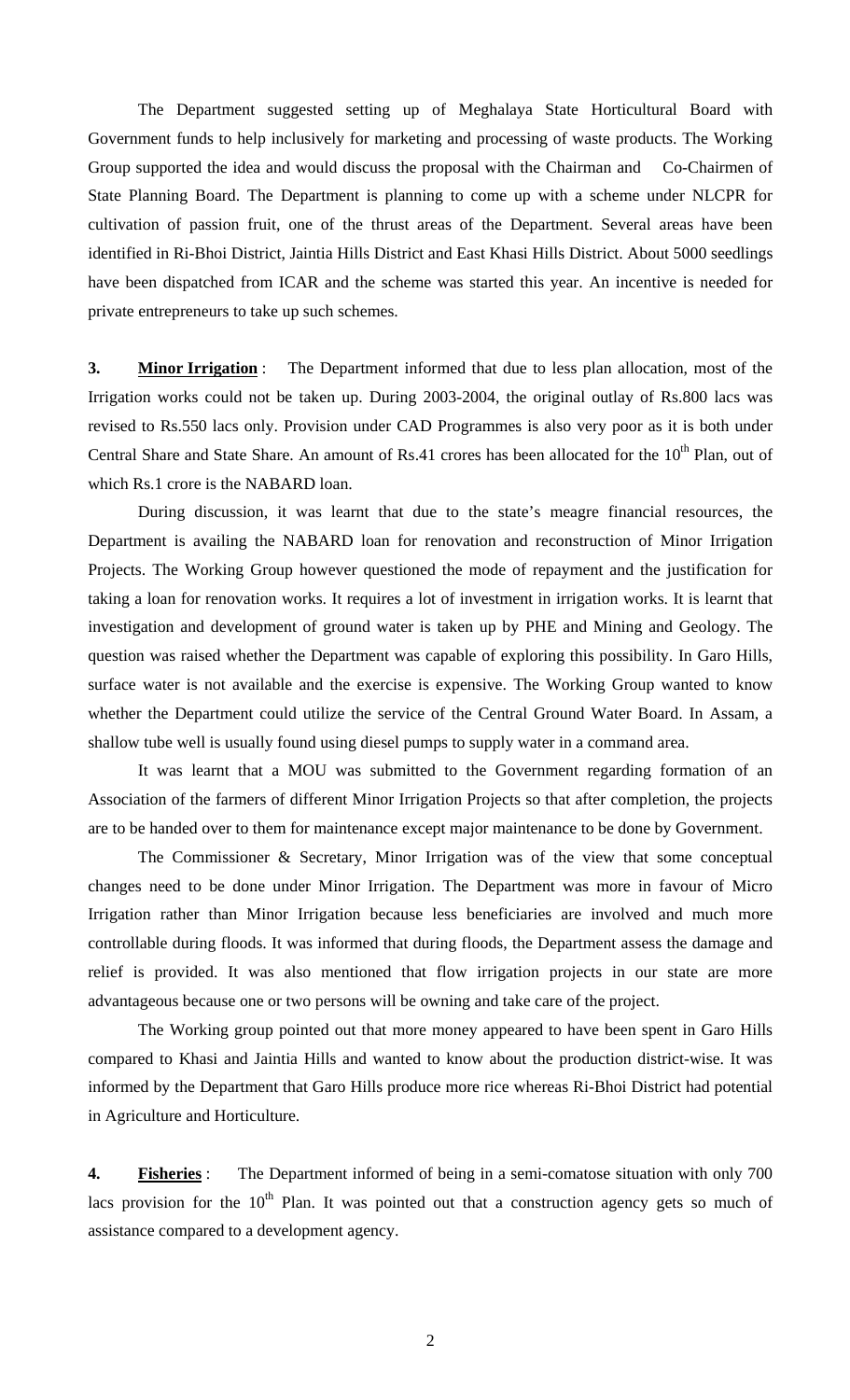In Meghalaya, there is no dearth of natural resources for increasing fish production but the main problem is because it involves a lot of investment.

 The Fishery Department is a very important Department with so much potential but the morale of the Department is very low for not getting much support from the Government. The Department stressed for a provision of Rs.10 crores for construction of 1000 ponds with an anticipated level of production of 5000 metric tonnes of fish. Fish consumption per annum is 20,000 metric tonnes and our production is only 6,000 metric tonnes only. The construction of ponds would increase fish consumption and automatically reduce dependence on meat import. If the project comes up, it will generate self-employment in the rural areas, and to energise the Department, creation of posts is a necessity.

 The Working Group felt the scheme is crucial and would sit for a joint meeting with the Chairman and Co-Chairmen of all Working Groups. In conclusion, the Chairman, Working Group'E' requested the Department to submit a brief note on the proposal for 1000 ponds.

## **6.9.04**

The Departments taken up on 6.9.04 were :-

**1. Soil Conservation :** The Department informed that other than the objective to conserve Soil, Water and Vegetation it is also entrusted with the task of formulation and implementation of schemes and projects to promote environmental awareness so as to ensure sustainable development. Its activities are Integrated Watershed Management, Management of jhum through alternative Farming system and improving water harvesting to harness rainwater and surface run off for multipurpose uses etc.

 To a query by the Working Group regarding Loan Component from NABARD, the Department informed that an amount of Rs.2 crores had been allotted for 2004-2005 and they hope to utilize the full amount. One of the Members, Shri A.H.Scott Lyngdoh pointed out the danger in repayment of the loans. The Working Group raised the question as to why repayment of loans be thrusted on the State Government instead of the Department itself. The Department felt that the beneficiaries should be part of repayment of loans but not to impose on them alone but on all Departments who avail the loan. The Department stated that the gestation of the schemes of Soil Conservation is fairly long and as such, repayment would be possible after a gap of a certain period. However, in principle, the Department agreed that a part of the repayment may be made by the Department.

 The Working Group observed that financial achievement of the Department in the first two (2) years of the  $10^{th}$  Plan is about Rs. 15 crores out of the  $10^{th}$  Plan allocation of Rs.50 crores. A question was raised whether they could utilize the balanced amount. The Department informed that during 2003-2004 the Plan allocation of Rs.8.50 crores was reduced to Rs.8.crores only and for that matter, the  $10<sup>th</sup>$  Plan allocation is also likely to come down. The Working Group was in line with the statement of the Department since its financial achievement during 2003-2004 showed a good performance of Rs.7.98 crores against the outlay of Rs.8 crores.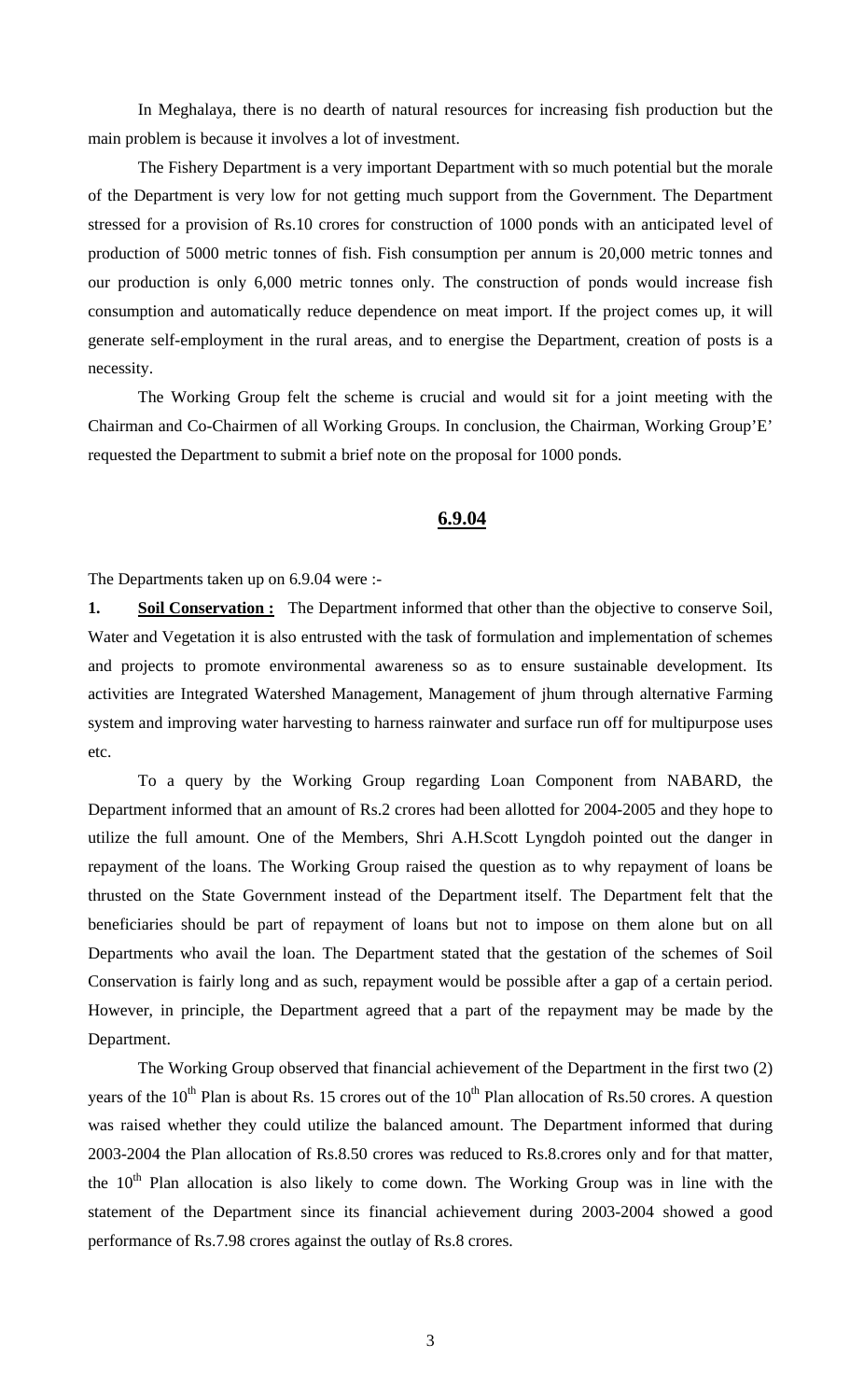The Working Group was informed that 90% from the balance of State Plan excluding Special Central Assistance on WDPSCA and NABARD Loans goes to maintenance works. The Department also informed that the emphasis is on raising of seedlings and then to be distributed to farmers instead of going for more plantations. The Plantations or assets created by the Department e.g. Rubber Plantation were handed over to the community.

 The Department informed that there are 38 (thirty eight) on going watershed schemes and about 24 functioning/completed watershed projects including 12 projects under NABARD. The Working Group would like to visit the watershed project at Umrynjah. It was also informed stated that as a substitute to jhum cultivation, it has taken up Cashewnut, Arecanut and Rubber Plantation. Cashewnut and Arecanut Plantations are doing quite well but in the case of Rubber Plantation, though it is good as an environmental measure, it fails as far as income generation is concerned. During discussions, the Commissioner expressed his views that to totally eradicate jhum cultivation would be rather counter productive in terms of production and income. Even the programmes of terracing which was then at the concept stage and initial stage of implementation believed to be suitable for Soil Conservation is now found out not as effective as thought of. He further stated that as at present, the jhum cycle has come down to 5(five) years and therefore, the soil could be rejuvenated. The Department had submitted a proposal on experimental basis on the merits of shifting cultivation.

 To a query by the Working Group, the Department informed that the Water Harvesting Pond at Mawsmai, Cherrapunjee is meant for a specific project viz., the Eco Park under DRDA scheme for Tourism purpose

**2. Animal Husbandry & Veterinary :** During discussions on the schemes of the Department and their implementation during 2003-2004, the Working Group took a serious note of the lapse of an amount of (i) Rs.36.43 lakhs which could not be drawn due to non-sanction of LOA from Finance Department on 31.3.2004 and (ii) Rs.60.54 lakhs which was sanctioned.for subsidies schemes for Educated unemployed youth and General schemes for farmers but could not be drawn due to nonclearance of the presented bills by the Treasury Office, Shillong on 31.3.2004. The Department was asked to submit a note on this. The Working Group felt that the Department needs to take concrete steps so that huge amount does not lapse in future.

 The Working Group also noted that in respect of the NABARD Loan Component of Rs.150 lakhs which was revised to Rs.50 lakhs during 2003-2004, the scheme of Rs.11.02 lakhs was sanctioned but could not be drawn due to non-receipt of LOA from the Finance Department. The Department informed the Working Group that the schemes under NABARD Loan are strengthening/ extension of Indo-Danish Project Upper Shillong and Regional Cross Breed Cattle Breeding Project, Kyrdemkulai. On Indo-Danish Farm, the Department informed that renovation works like repairing of sheds and new sheds for new stocks are being taken up.

 The Department also briefed on other schemes viz., Rabbit Farm at Upper Shillong etc. The Working Group decided to visit some of the farms of the Department.

 During discussions, the Working Group felt that it needs information on the cumulative losses of the Department in running the Govt. Farms. To an observation of the Working Group as to whether the Govt. Farms should be privatised, the Department informed that it is not thinking in such terms because these farms are to try new breeds and the technique of raising these breeds will be transferred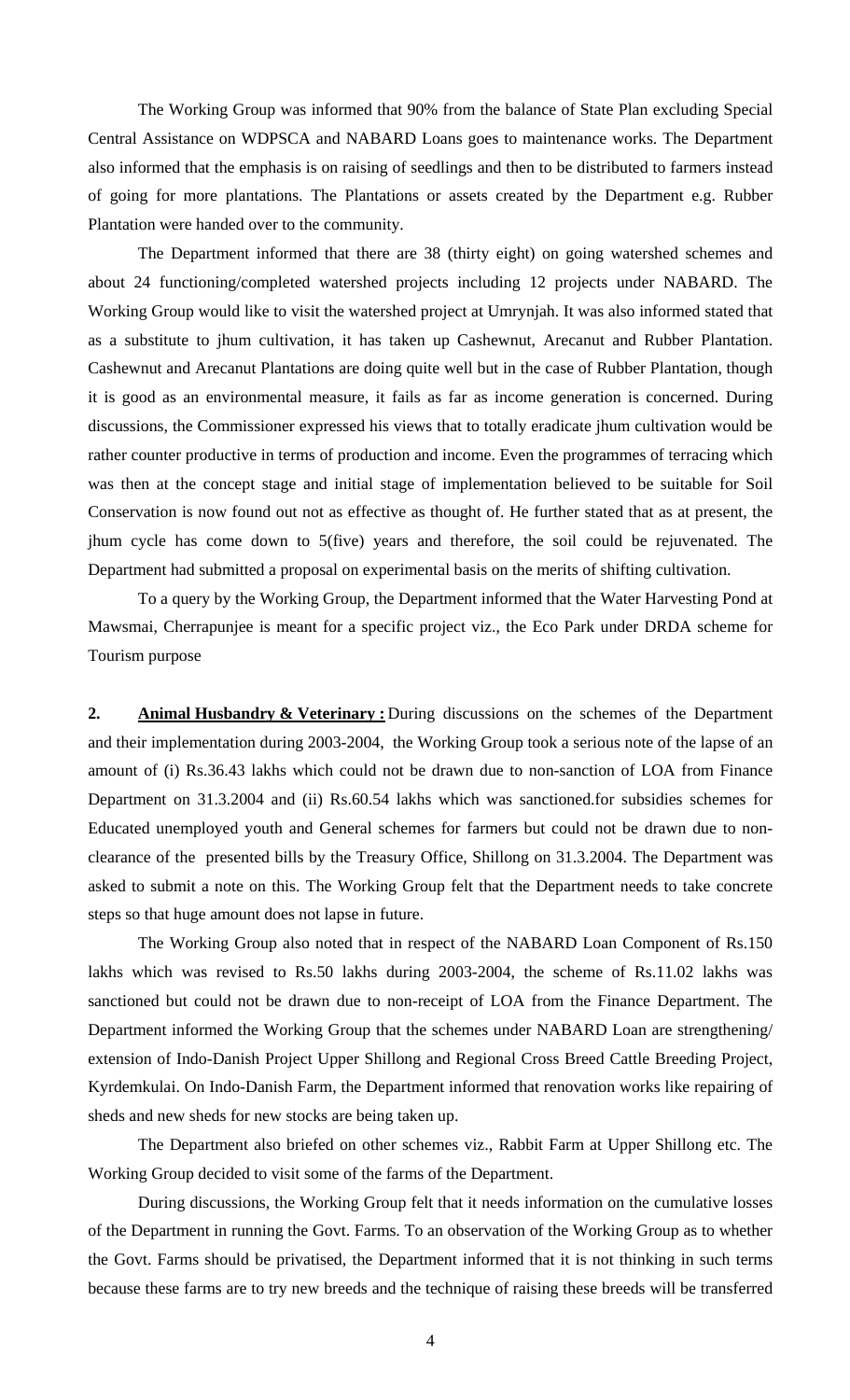to the farmers. The Working Group asked the Department to furnish data on expenditure and revenue of Govt. Farms for the last 3(three) years.

 On production and requirement of meat, the Working Group asked the Department to furnish information on market requirement vis-à-vis production of meat in the state, and that which is brought from outside the state since the Working Group learnt that the state cannot meet the market requirement in meat as well as in the case of eggs production. The Department should supply information on meat intake, eggs intake and milk intake vis-à-vis national level of consumption.

**3. Sports and Youth Affairs :** The 10<sup>th</sup> Plan outlay of the Department is Rs.39 crores. During discussion on the schemes of the Department, the Working Group wanted to know the number of stadiums where construction works had been taken up but not completed and the funds requirement to complete each stadium.

 The Working Group wanted to know on the progress of works in connection with the construction of a Swimming Pool in Tura. Further, the Working Group wanted information regarding the terms and conditions in connection with the lease of the Crinoline Swimming Pool to a private party. As at present, the toilets/showers are in bad shape, ground of swimming pool is slimy and no proper filteration of water. The Department assured that it will look into this though it admitted that the lessee run better than what it was before.

 The Working Group questioned the role of the Department other than allotment of funds in matters relating to the Jawahalal Nehru Stadium at Polo ground since it was learnt that it is maintained by State Sports Council. The Department informed that as of today, it has no control on the council but only in the matter of how funds from the Department are utilized.

 The Working Group made its observation that as a matter of policy, the priority of construction of Stadium should be in a State Headquarter, District Headquarters and also in Civil Sub-Division Headquarters. The Working Group wanted specific information on the progress of construction works meant for Stadium at Nongstoin (District Headquarter) and Mawkyrwat (Civil Sub-Division) and also the Students' field at Jaiaw an the amount sanctioned and spent vis-à-vis nature of works and the remaining amount that is needed to complete the works. On requirement of funds by the Department, an amount of Rs.26 crores is needed to complete the on going schemes.

 On liability of the Department, the Working Group was of the view that the State Sports Council should execute works to the extent of fund availability only and not beyond that since it creates liability. The Working Group desired that funds may be provided for Sports Talent Search Scholarship. It was noted that about 65 Nos. of State/District/Sub-Division sport associations received assistance from the Department during 2003-2004 but there are complaints that a number of such organizations do not receive such benefit. The Department assured to look into this.

The Working Group wanted to know how ready is the Department to participate in the 5<sup>th</sup> All India Games in Guwahati in 2005. The Department informed that it has identified 11 disciplines depending on the qualifying criteria and the selection to be made for the national games will be based on the performance of Meghalaya games that will be held in October – November, 2004.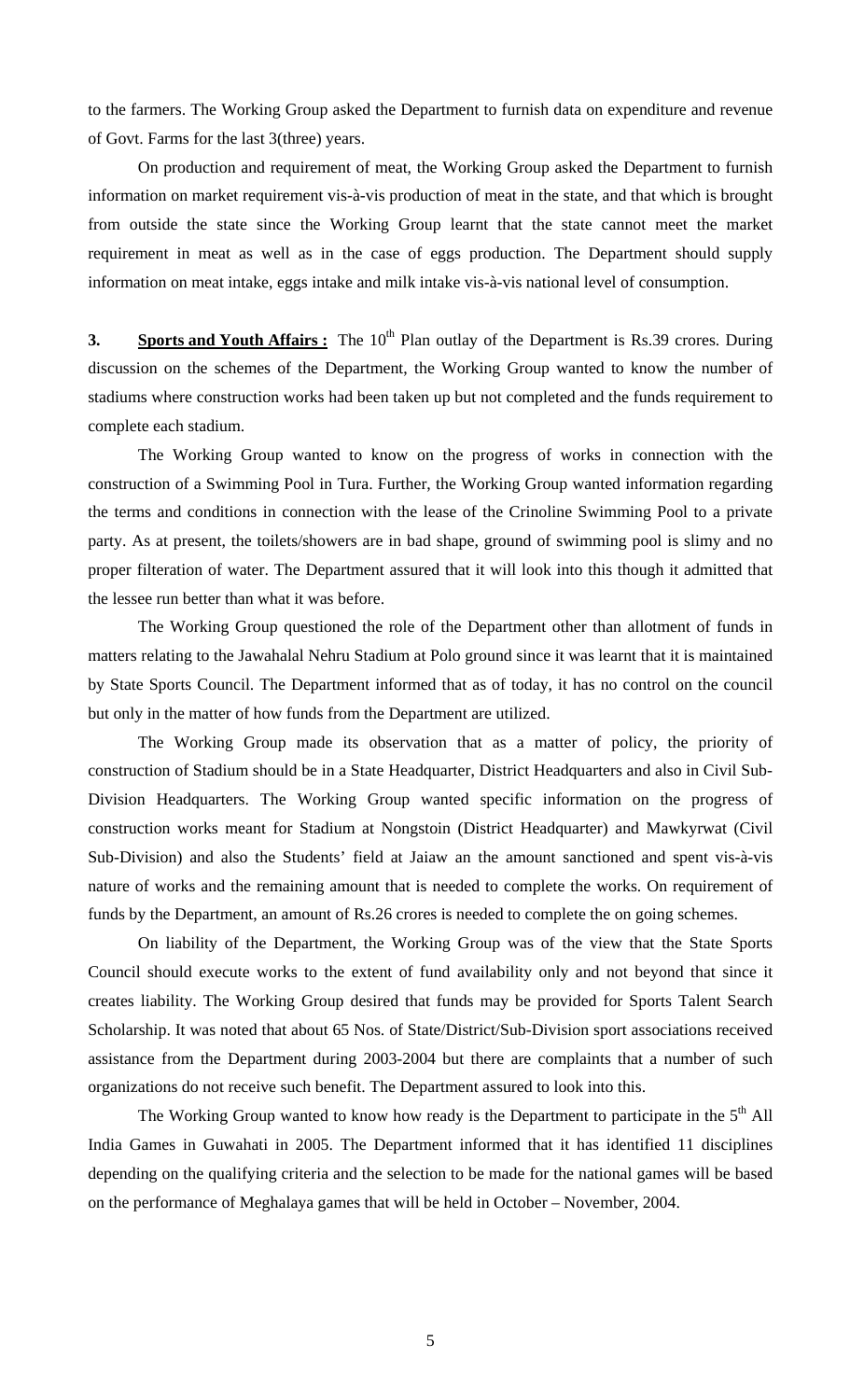### **17.9.04**

The following Departments were taken up on 17.9.04.

**1. Housing** :- The Department informed that Rural Housing Scheme is the important scheme of the Department and from 2000-2001, it is implemented under the Prime Minister Gramodaya Yojana with the BMS patterns of implementation. Under this scheme, 3(three) bundles of CGI Sheets are provided to each beneficiary as grant-in-aid to persons who belong to the Economically weaker section of the society and who are poor bonafide Meghalayan houseless villagers and whose family income is Rs.2100/- per month and who are willing to construct their houses upto roof frame level with their own resources.

 The Working Group queried if there was any complaint that, the beneficiaries do not at all belong to the Economically weaker section of the society. The Department informed that so far there was no complaint. It further informed that upto 2001-2002, the identification of beneficiaries was done by MLAs and District administration but from 2002-2003, the identification of beneficiaries was made by MLAs. To a query by the Working Group on how the CGI Sheets are distributed/ supplied, the Department informed that it is done by the respective Deputy Commissioners on the names submitted by the Department and is carried out constituency wise.

 The Working Group recalled to the observation made by the State Planning Board sometime back that a certain percentage be kept with the District Administration for identification of beneficiaries with the scheme in question. The Department informed that it is thinking in terms of 50:50 on identification of beneficiaries by MLAs and District Administration. During discussions, the Department also informed that District Housing Committees are being notified where the respective Deputy Commissioner is the Chairman and the respective local MLA is a Member of the Committee.

 To an observation by the Working Group that the achievement of Rural Housing Scheme during the  $9<sup>th</sup>$  Plan was 37,400 beneficiaries, which was rather unrealistic the Department assured that it will confirm the figures. On fixing the target of beneficiaries for the  $10<sup>th</sup>$  Plan, the Working Group learnt that the estimates was from the Govt. of India. To this, the Working Group was of the opinion that there should be an estimate by the Department itself rather than depending on the Govt. of India.

 The Working Group noted that against the target of 48,000 rural homeless families, the achievement was 8336 families only in the first 2 years of the  $10^{th}$  Plan leaving a huge target of 39664 families for the remaining 3 years of the Plan and questioned whether the Department could achieve the targeted number of beneficiaries. Likewise in the case of financial achievement, it was Rs.10 crores only for 2002-2003 and 2003-2004 against the Tenth Plan Outlay of Rs.48 crores. The Department informed that during 2004-2005, Rs.650 lacs was proposed on this scheme but only Rs.550 lacs was approved and as such, the target of families to be covered will fall short. Therefore, the Department needs more funds to achieve the target.

 During discussion on EWS/LIG Loan-Cum-Subsidy scheme, the Working Group was informed that an amount of Rs.27 crores is an outstanding to be paid by MSHB to HUDCO.

 The Working Group pointed out that the financial achievement of Rs. 20 lacs only during the first 2 years of the  $10<sup>th</sup>$  Plan in the scheme Assistance to Meghalaya State Housing Board is quite low against the projected outlay of Rs.212 lacs for the  $10<sup>th</sup>$  Plan.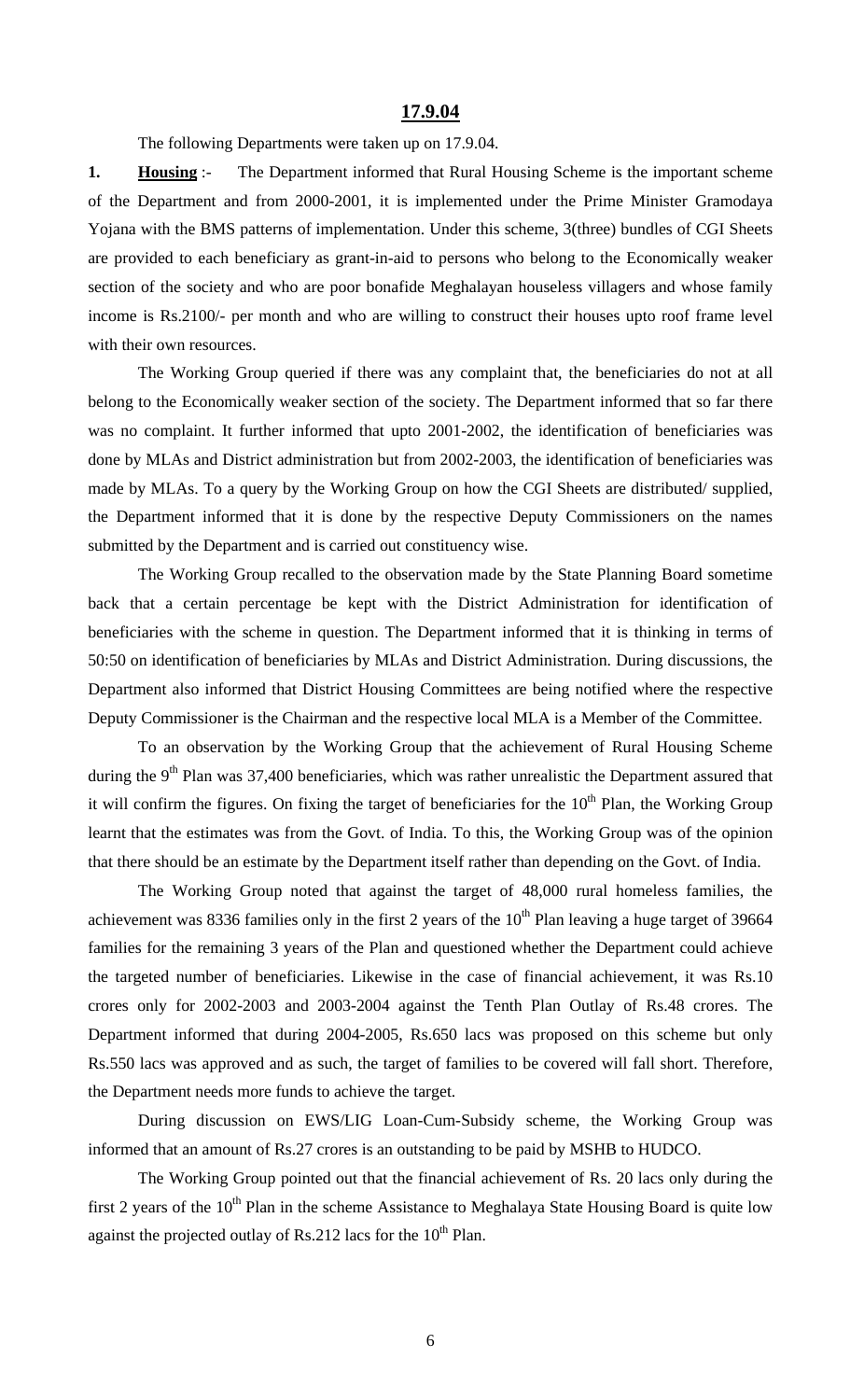On Rental Housing scheme, the Department informed that there are 6 units in Shillong (all occupied), 6 units each at Tura and Williamnagar which were completed only in last March and 6 units at Jowai which are not occupied. The Working Group was surprised to learn that the units at Jowai are not occupied whereas government employees on transfer are seeking accommodation. The Working Group will take a decision after getting all the details.

 The Department informed that the scheme, assistance to District Council was stopped. On another scheme, Building Centre, the Department informed that this is a Govt.of India scheme and it is meant for training cum production centre. The said building was constructed in Shillong and at present accommodated by the Housing Board. It was also pointed out by the Department that there was no expenditure on Middle Income Group Housing Scheme.

 The Working Group asked the Department to furnish an explanatory note on each scheme of the Department for further discussion.

**2. Economics and Statistics** :- To a query by the Working Group on the latest figure of per capita income, the Department stated that it is 20,463 annually per individual and it works out to 1705 per month and thus is neither high nor low comparatively. The Working Group was informed that the methodology to determine the per capita income in the state is as prescribed by the Govt. of India.

 During discussion on different data relating to the state, the Working Group asked the Department to furnish the following informations :-

- (i) GDP of the State.
- (ii) Percentage of Forest cover.
- (iii) Rice production.
- (iv) Food grains production.
- (v) Installed Power Generation Capacity.
- (vi) Percentage of villages electrified.
- (vii) Road connectivity per 100 Sq.Km.

To a query by the Working Group of any system of comprehensive study of Food grain production, the Department informed that it takes the yield per hectare and for area, it is the farmers' area only. The Working Group felt that any production in the state should have realistic/reliable data so that it could be explained for any price hike say, as in the case of Ginger production, the price shoots up all of a sudden.

On a programme on Census of Government Employees including Corporations and Local bodies, the Department informed that it was published for the year 2000 and at present is compiling for the next report of 2003 and the Department hoped that it would be completed by March next year.

To an observation of the Working Group of the average population per District in other states, the Department was asked to furnish the tentative population figure District-wise of the state. The Working Group also asked the Department to reflect the figures of the state so as to determine where we stand in comparison to NE states or even with other states in the country.

**3. District Council Affairs** :- The Department briefed on the District Councils which are Autonomous Bodies with the objective of framing laws to safeguard the rights and interest of the indigenous tribal people within their jurisdiction.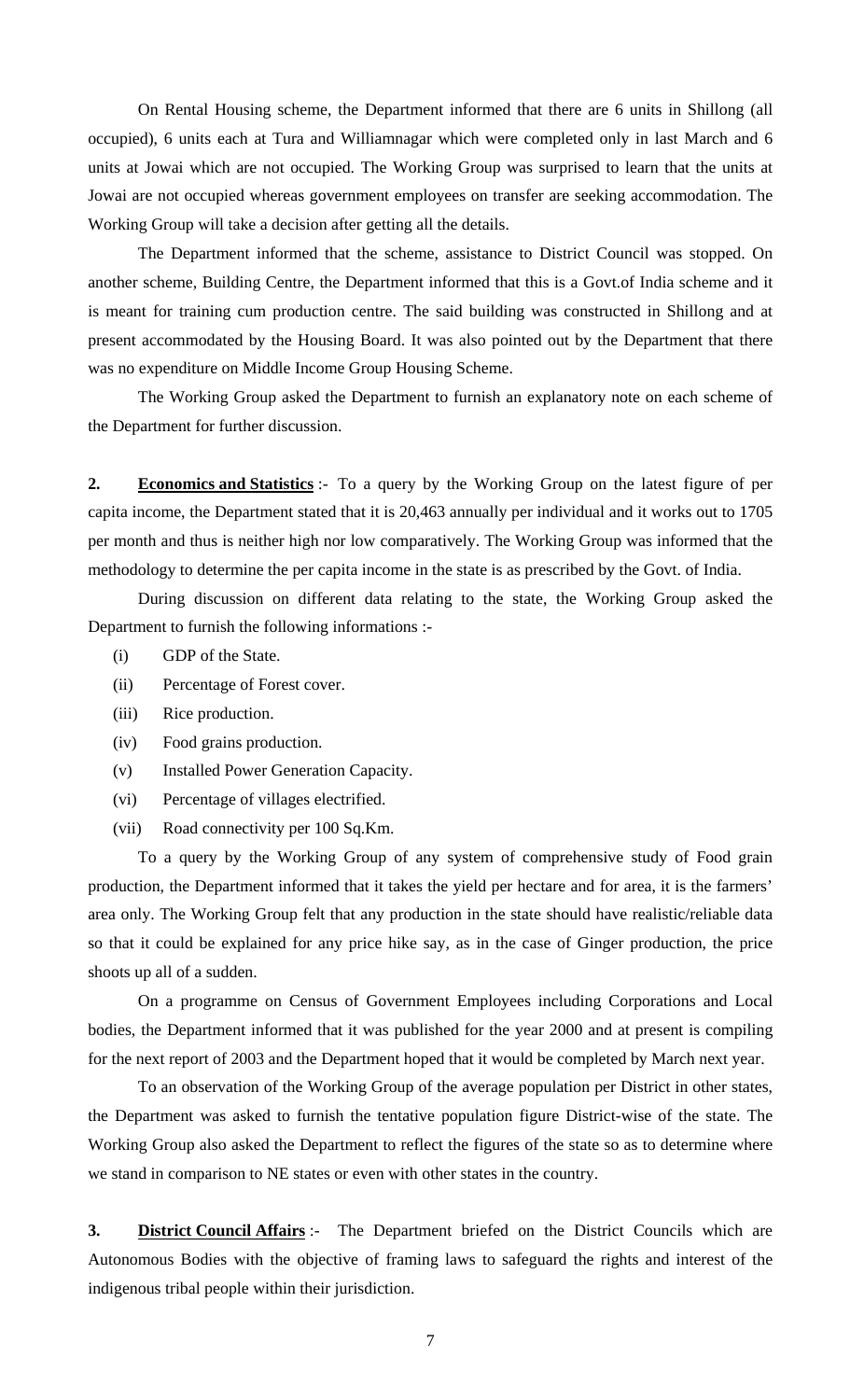It was informed that though the District Councils have the power to collect revenue, their resources are far from adequate. Accordingly, they depend largely on sanction and release of grants from the Ministry of Tribal Affairs through the state government. This fund is channelised through the District Council Affairs Department to the Autonomous District Councils. The District Council Affairs Department does not receive this fund directly from the Central Government. This fund is amalgamated with and received through the State Plan allocation under Grant-in-aid to the 3(three) Autonomous District Councils for implementation of their own development schemes. The Department informed that it is co-ordinating the schemes of the District Councils and also it conducts the election to the District Councils.

 The Working Group was informed that since 2002-2003 while releasing the grants, the Ministry of Tribal Affairs have laid down an instruction that all schemes prepared by the District Councils are to be submitted to the Ministry through the State Government for approval. During 2002- 2003, the financial achievement was Rs.500 lacs but for 2003-2004, the schemes are not yet sanctioned as the Ministry had asked for details on exact location and estimates for each of the projects. The Department had taken necessary action on this. The Department informed that earlier, the amount was cleared only by the State Government through Planning Department which authorize the District Council Affairs Department to release to the District Councils. On submission of Utilisation Certificates by the District Councils, the Department informed that it is not satisfactory inspite of repeated reminders. The Department was asked to furnish information on the Civil Engineering Wing set up by the District Councils.

 The Working Group was of the opinion that after examination by the State Government of the schemes of the District Councils, keeping in view that the District Council itself has an Engineering Wing, the necessity to send to the Ministry of Tribal Affairs appears unjustifiable.

 To a query by the Working Group that the Garo Hills Autonomous District Council could not disburse Salaries for 5(five) months or so, the Department was of the general opinion that the number of employees in the establishment of District Council has risen up because of appointment made from one time to another by the respective Executive Committees coupled with the banning of felling of trees, the revenue of the District Councils has gone down a lot.

 The Working Group queried as to what is the reaction of the State Government on the submission of schemes of the District Councils to the Ministry of Tribal Affairs for their approval. The Working Group understood that Planning Department is the Nodal Department. However, it felt that this matter needs to be taken up with the Chairman and Co-Chairmen of the State Planning Board for further deliberations.

**4. Border Areas**:- The Working Group noted that the Department has incurred an expenditure of about Rs.12 crores only during the first 2 years of the Tenth Plan against its projected outlay of Rs.44.70 crores thus leaving an amount of around Rs.32 crores to be achieved during the next 3(three) years of the  $10^{th}$  Plan.

 On Education-Scholarship/Stipends to Border Areas students, the Department informed that the low achievement during 2003-2004 of Rs.21.42 lacs against Rs.35 lacs was due to less number of students. During discussion on scholarship/stipends to Border Areas Students, the Department